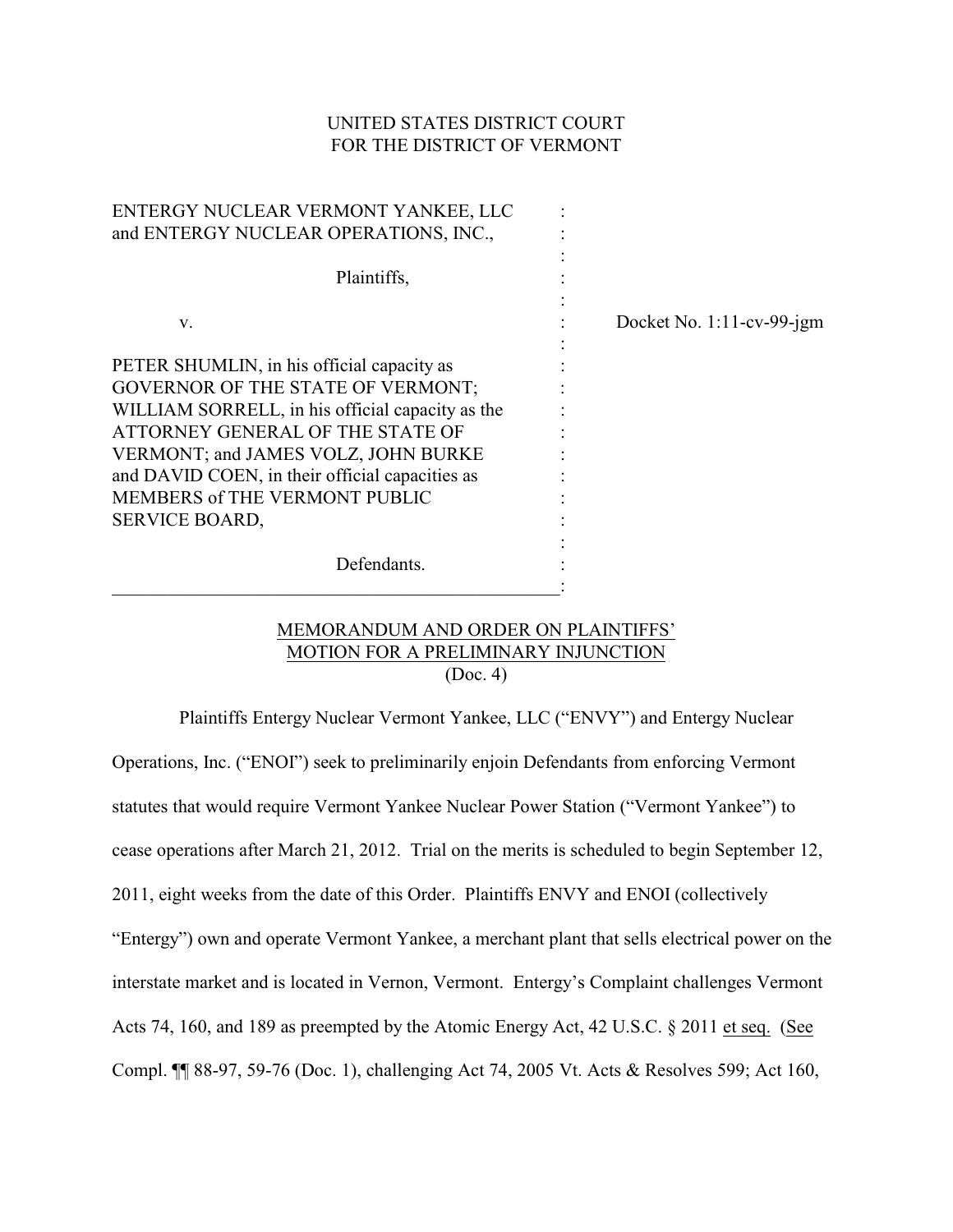2006 Vt. Acts & Resolves 204; and Act 189, 2008 Vt. Acts & Resolves 478.<sup>1</sup>) Entergy also alleges that under the Federal Power Act, 16 U.S.C. § 791a et seq., the Federal Energy Regulatory Commission's jurisdiction preempts that of the Vermont Public Service Board and General Assembly to determine whether wholesale power is sold from Vermont Yankee, and Vermont is preempted from conditioning approval of continued operation on an agreement to provide Vermonters power at below-market rates. (Compl. ¶¶ 98-108.) Finally, Entergy alleges any threat to condition continued operation on below-market rates for Vermonters burdens interstate commerce in violation of the Commerce Clause and 42 U.S.C. § 1983. (Id. ¶¶ 109-15.)

Act 160 provides that without the Vermont General Assembly's approval, the Public Service Board may not consider Vermont Yankee's petitions for a renewed certificate of public good for continued operation after March 21, 2012 and storage of spent nuclear fuel. See 2006 Vt. Laws 160 § 2 (LexisNexis); Vt. Stat. Ann. tit. 30, § 248(e)(2) (West 2008). The Vermont General Assembly has withheld that approval.<sup>2</sup>

<sup>&</sup>lt;sup>1</sup> Available at [www.leg.state.vt.us/Research;](http://www.leg.state.ct.us/Research;) 2005 Vt. Laws 74 (LexisNexis); 2006 Vt. Laws 160 (LexisNexis); 2008 Vt. Laws 189 (LexisNexis); or VT-LEGIS-OLD (West).

<sup>&</sup>lt;sup>2</sup> Defendants argue the Vermont Senate's February 23, 2010, 26-4 vote against reading Senate bill S. 289 for a third time amounts to "no legislative action" on Vermont Yankee's petition. (Prelim. Inj. Hr'g Tr. at 130:3-21, June 24, 2010 (Doc. 83).) The "Legislative Policy and Purpose" section of Act 160 suggests "the general assembly," which comprises two houses, the Senate and the House of Representatives, "shall grant the approval or deny the approval" of a petition for operation and storage of spent nuclear fuel beyond March 21, 2012. 2006 Vt. Laws 160 § 1(f) (LexisNexis). The substantive provision of the enactment speaks only of "approval" and appears to allow inaction by the Senate to prohibit continued operation. Vt. Stat. Ann. tit. 30, § 248(e)(2). The State's position is that Vermont's statutes do not require a final determination of a petition and Acts 74 and 160 themselves amount to a decision to prohibit continued operation. (Hr'g Tr. 132:19-24, 134:22-24, 135:2-13 ("a decision was made in Act 74 and Act 160" although the legislature is "always free to take it up").) Vermont Yankee's petition for a renewed license, filed March 3, 2008, is in a suspended docket before the Public Service Board. Entergy argues that because this legislative inaction, which amounts to a one-house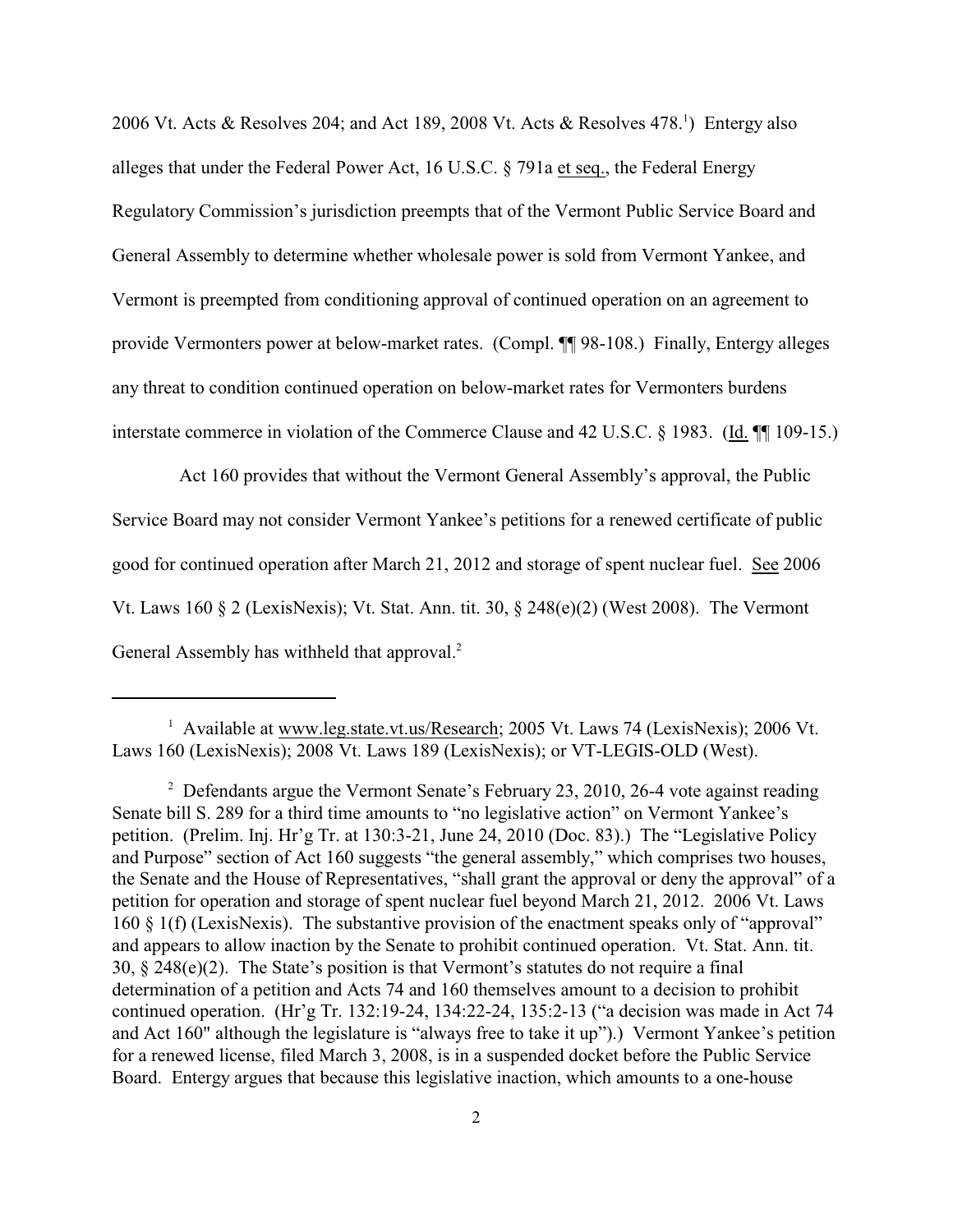Vermont Defendants oppose the motion for a preliminary injunction. The Court has considered the June 23 and 24, 2011 hearing testimony and arguments, the parties' pre- and posthearing submissions, accompanying declarations and exhibits, many of which were submitted as direct testimony and evidence at the hearing, and has reviewed four memoranda submitted by five amici curiae (New England Coalition, Inc.; the Conservation Law Foundation and Vermont Public Interest Research Group; International Brotherhood of Electrical Workers, Local 300; and the Commonwealth of Massachusetts).

The motion is denied, because Entergy has failed to show that any irreparable harm it may incur between now and a decision on the merits would be, or is likely to be, ameliorated by a preliminary injunction in the short time before this Court decides Entergy's claims. Because the Court finds a preliminary injunction is not warranted between now and a decision on the merits in the fall, it need not, and expressly declines to, issue a holding regarding Entergy's likelihood of success on the merits. The Court notes, however, that Entergy has raised serious questions regarding its Atomic Energy Act preemption claim,<sup>3</sup> warranting further briefing and a prompt

<sup>&</sup>quot;pocket veto," is to be given significant executive effect, this Court may consider events in 2010 in determining Entergy's claim that Act 160 is preempted as applied. Id. at 62:9-13, 40:8-11, 68:25-69:2. The arguments on this question may warrant further development at trial. It is also unclear to the Court how a legislative scheme that does not require final determination of a renewal petition for a nuclear plant is compatible with the safe decommissioning of a plant. Cf. 10 C.F.R. § 2.109(c).

 $3\text{ The Court is aware the challenged statutes contain words that may or may not permit.}$ consideration of preempted grounds for granting or denying certificates of public good, and that the legislative history of the challenged enactments contains numerous references to "safety," some of which may be problematic, some of which may merely reflect legislators' responsible recognition that Vermont cannot regulate radiological health and safety. Act 189 commissioned a study of "reliability," which initiated ongoing oversight at Vermont Yankee that appears to examine numerous aspects of radiological safety affecting reliability. It is not clear if reliability oversight pursuant to that enactment is still ongoing. (See Hinkley Decl. ¶¶ 4, 6 (Doc. 39-30).)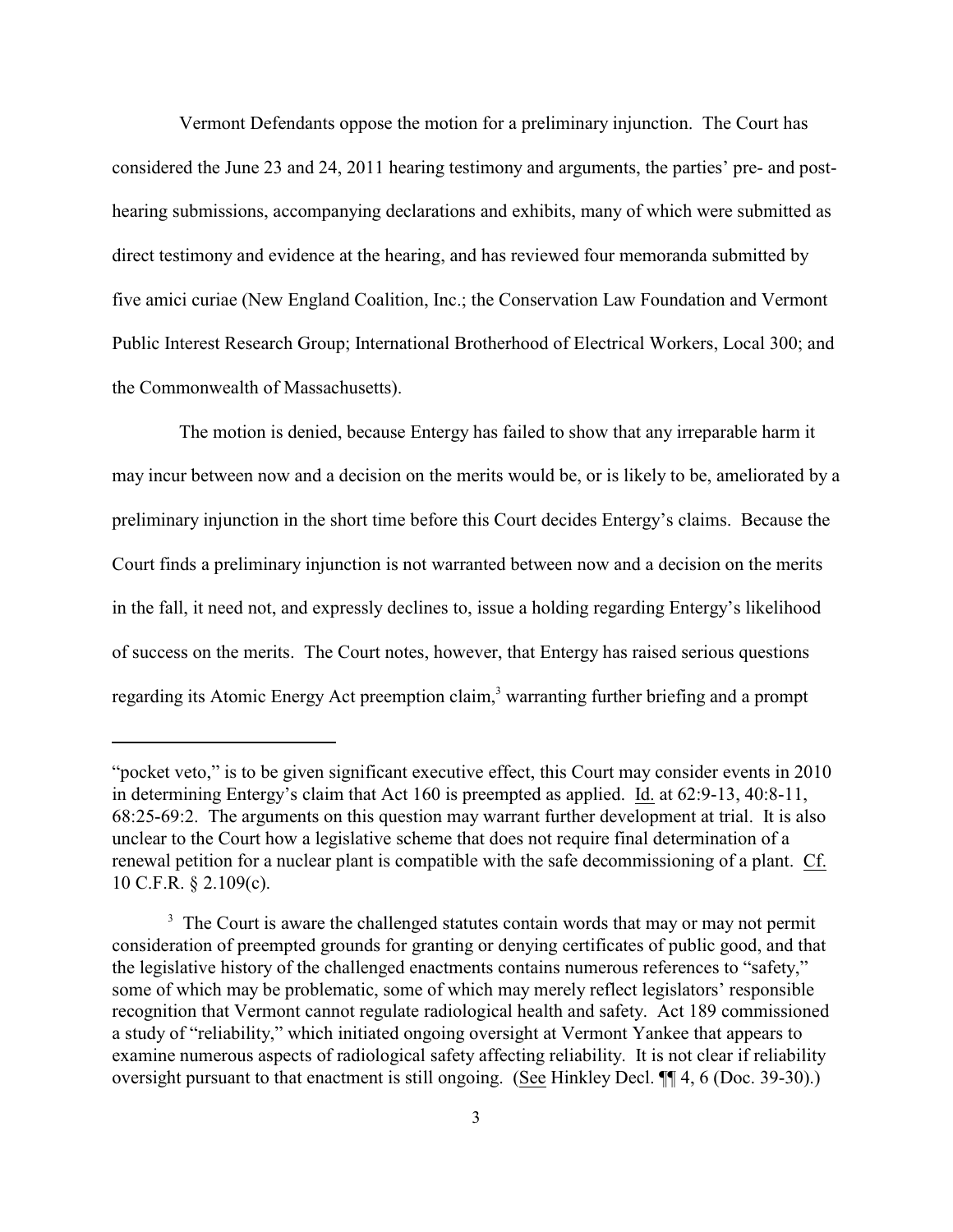full-dress trial on the merits. The Court must carefully consider this claim and whether the statutes are preempted on their face, as applied, or whether they were enacted for a preempted purpose, as well as whether a permanent injunction is warranted, its precise scope, what State actions, if any, would be enjoined, and, if any injunction is issued, how to tailor relief to remedy alleged harms.

#### DISCUSSION

## I. Preliminary Injunction Standard

The decision to either grant or withhold equitable relief "rests in the sound discretion of the court." Petroleum Exploration, Inc. v. Pub. Serv. Comm'n of Ky., 304 U.S. 209, 218 (1938). "A plaintiff seeking a preliminary injunction must establish that he is likely to succeed on the merits, that he is likely to suffer irreparable harm in the absence of preliminary relief, that the balance of equities tips in his favor, and that an injunction is in the public interest." Winter v. Natural Res. Def. Council, 129 S. Ct. 365, 374 (2008). Where a party seeks to enjoin "governmental action taken in the public interest pursuant to a statutory or regulatory scheme," it cannot, as an alternative to demonstrating likelihood of success on the merits, rely on a showing that there are "sufficiently serious questions going to the merits of its claims to make them fair ground for litigation." Oneida Nation of N.Y. v. Cuomo,  $- F.3d - 2011$  WL 1745008, at  $*6$ (2d Cir. May 9, 2011).

Preliminary injunctive relief is "an extraordinary remedy that may only be awarded upon a clear showing the plaintiff is entitled to such relief." Winter, 129 S. Ct. at 376; Sussman v.

The Court believes the parties' arguments warrant further development on full evidence offered at a trial on the merits.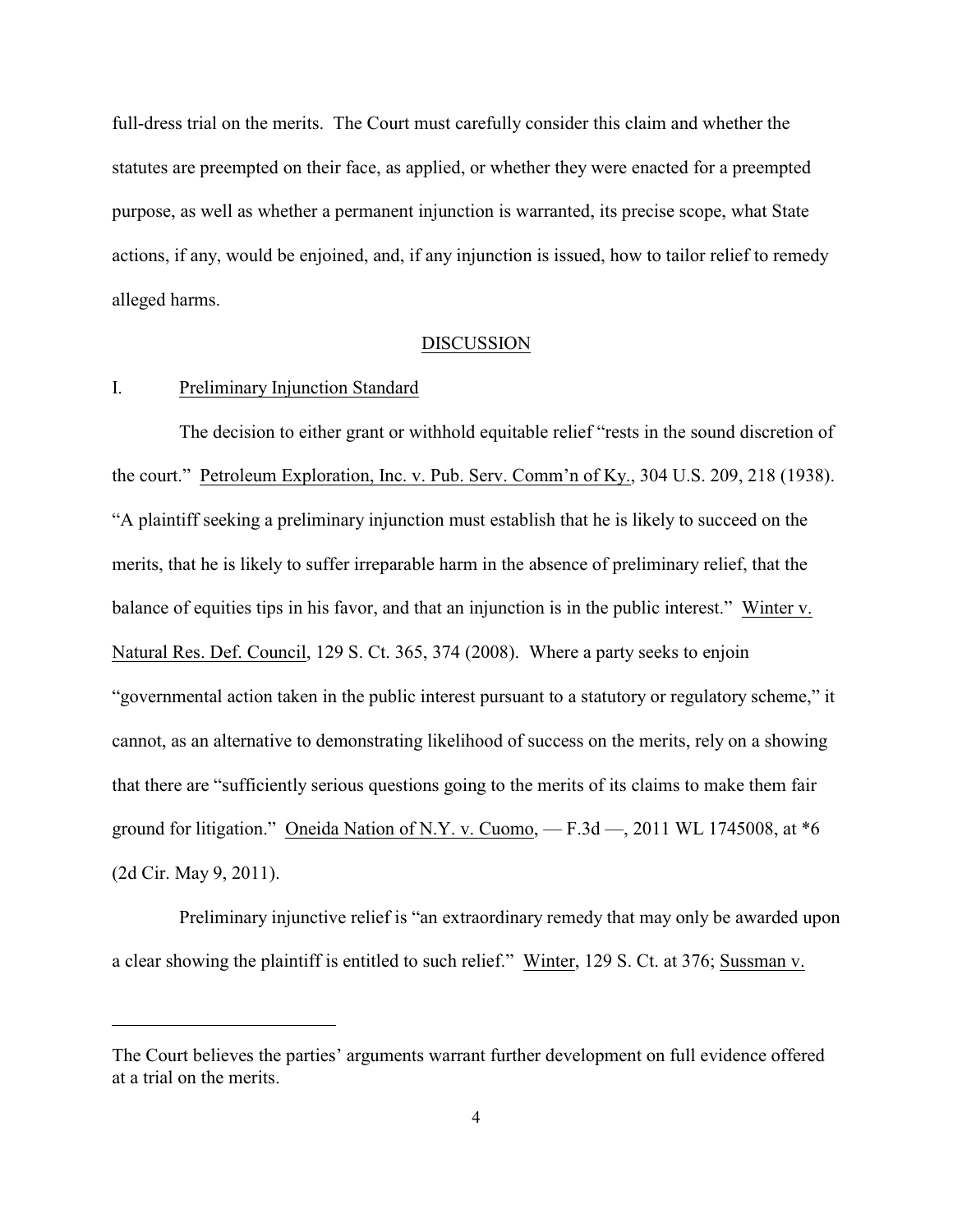Crawford, 488 F.3d 136, 139 (2d Cir. 2007) (describing preliminary injunction as "extraordinary and drastic remedy"). Furthermore, because an injunction is a matter of discretion, even if a plaintiff could show likelihood of success on the merits, preliminary injunctive relief "does not follow from success on the merits as a matter of course." See Winter, 129 S. Ct. at 381.

A showing that irreparable harm is likely in the absence of preliminary relief is "the single most important prerequisite for the issuance of a preliminary injunction." Rodriquez v. DeBuono, 175 F.3d 227, 233-34 (2d Cir. 1999). Without it, a preliminary injunction cannot be issued. The threatened harm must be "actual and imminent," and a movant must show it "cannot be remedied by an award of monetary damages." Id. at 234. This Court is mindful that where the Eleventh Amendment bars recovery of monetary damages from a state entity, remedies at law may be inadequate. United States v. New York, 708 F.2d 92, 93 (2d Cir. 1983) (per curiam) (dismissing argument plaintiff could have sued in state court, because federal courts may consider only available federal legal remedies). If the temporary preliminary relief sought will not, or is unlikely to, redress or ameliorate alleged harms, and a full trial and a final decision on the merits can issue before enforcement of challenged laws will take effect, an injunction may not be warranted. See Nat'l Elevator Cab & Door Corp. v. H & B, Inc., No. 07-CV-1562 (ERK)(RML), 2008 WL 207843, at \*6 (E.D.N.Y. Jan. 24, 2008) ("[T]he question is not whether the plaintiff has suffered irreparable harm, but whether it will be irreparably harmed in the absence of an injunction. In other words, the injunction must prevent or remedy the harm.") In the unique circumstances presented in this case, only permanent injunctive relief could likely ameliorate the alleged harms, and therefore trial on the merits has been accelerated. This Court

5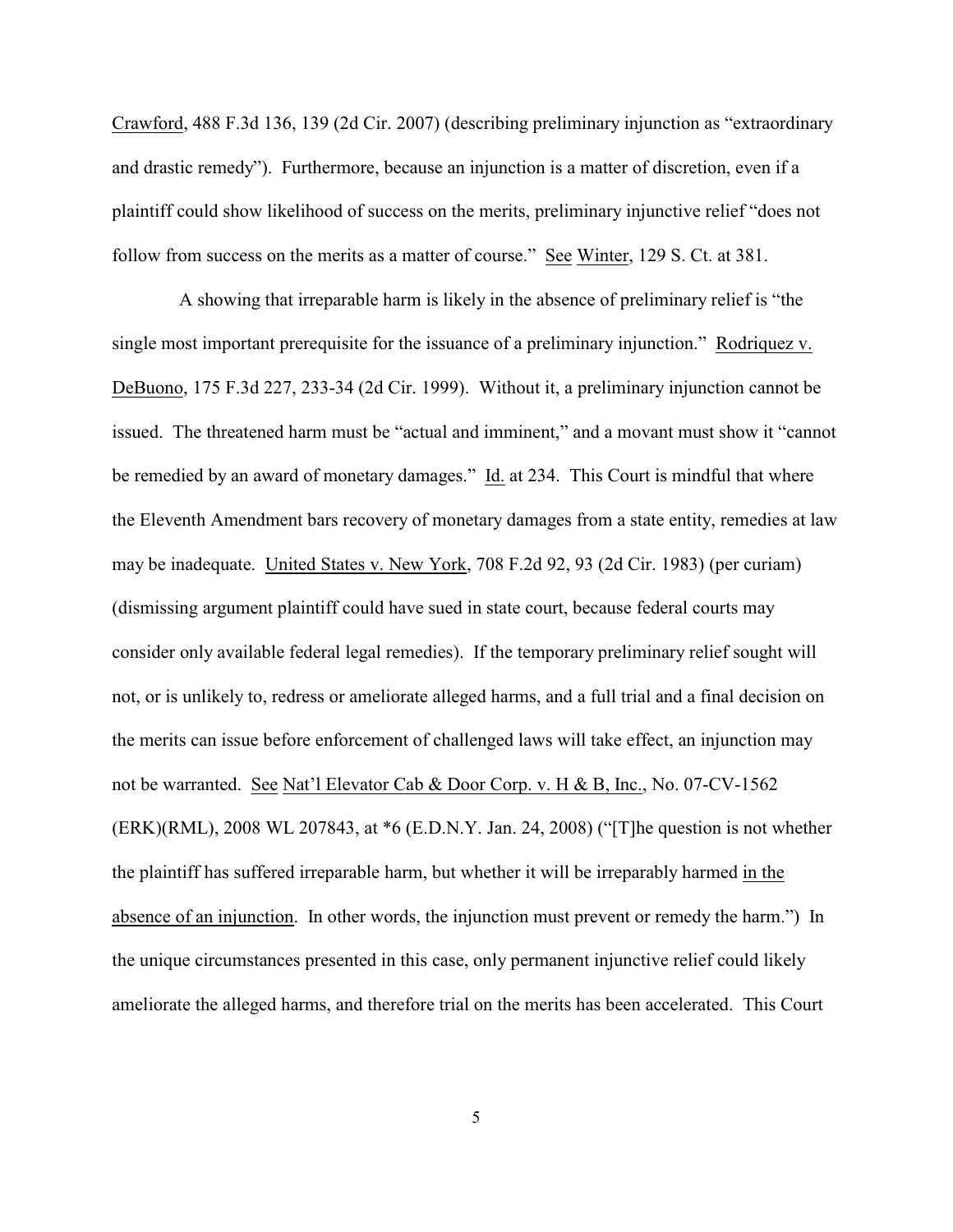declines to order short-term drastic and extraordinary injunctive relief that will not offer certainty either in the short or long term, and will have no operative effect on state actions before trial.

The Court will be in a better position to tailor injunctive relief, if it is warranted, as part of a final determination of the merits. While it is understandable that Entergy wishes relief from the dread of future enforcement of allegedly preempted statutes, where the preliminary injunctive relief -- which would be of very limited duration in this case -- does not operate to enjoin any acts before trial, and cannot redress or ameliorate any harm, it serves only as a preview of the Court's views of the merits and is unwarranted. Preliminary injunctive relief does not guarantee permanent injunctive relief following trial on the merits. Even the duration of permanent injunctive relief is uncertain, given the appellate process and the State's ability to amend its laws. Entergy's claimed harms are only likely to be alleviated by a favorable final decision on the merits. In recognition that both parties would benefit from a swift and final resolution at the trial level, the trial date has been accelerated.

#### II. Irreparable Harm

Entergy argues it will suffer irreparable harm without a preliminary injunction prohibiting the March 21, 2012 closure by operation of pre-empted statutes. First, without a preliminary injunction, Entergy claims it faces the dilemma of either (a) investing large sums in a refueling and outage, substantial portions of which will be lost if Vermont Yankee shuts down on March 21, 2012, (b) shutting down Vermont Yankee before a decision on the merits to avoid the outlay, or (c) delaying the October outage date and incurring a safety risk. Second, Entergy claims an injunction is necessary to stem attrition of a skilled workforce. Third, Entergy argues the threat of closure impairs its ability to enter long-term contracts for the sale of power after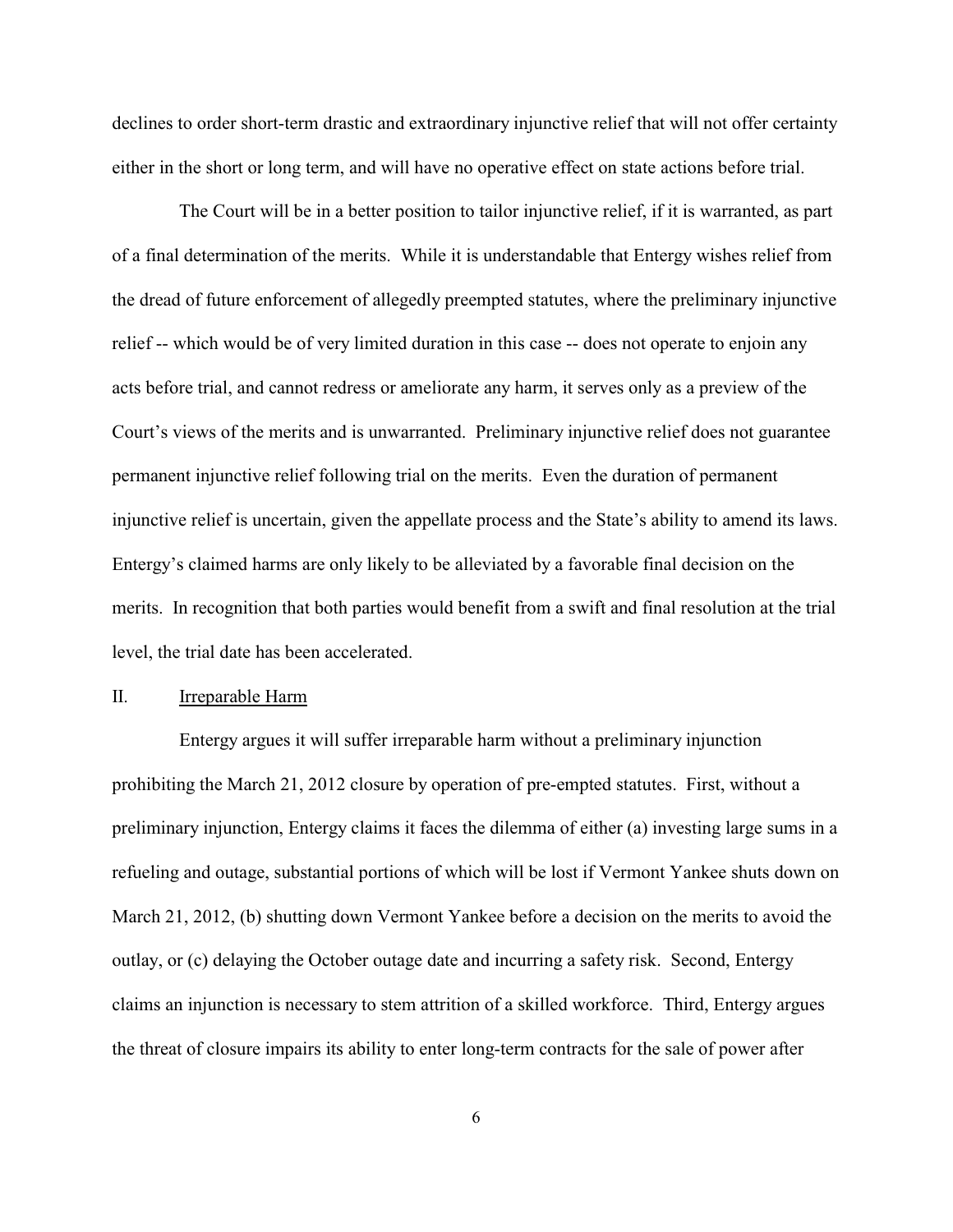March 21, 2012, and decreases the value of these contracts. The Court also takes judicial notice that Standard & Poor's, while it affirmed Entergy Corp.'s corporate credit and issue ratings, revised the entity's ratings outlook from "stable" to "negative" on June 28, 2011. The Court therefore will consider whether the risk of potential damage to Vermont Yankee's ultimate corporate parent's credit amounts to irreparable harm to the subsidiary absent a preliminary injunction. See Pls.' Suppl. to Prop. Findings of Fact Ex. A, Standard & Poor's, Research Update: Outlook on Entergy Corp. is Revised to Negative Amid Relicensing Uncertainties; Ratings are Affirmed (Doc. 77-1).

### A. Refueling and Outage

Only a final decision on the merits could actually resolve or even ameliorate the uncertainties and dilemmas Entergy faces in making investment decisions regarding Vermont Yankee's upcoming order for nuclear fuel and a refueling outage.

As noted above, Entergy alleges it will suffer irreparable harm without an injunction given any of the three choices it faces while awaiting a decision: it must either invest large sums in a refueling and outage, substantial portions of which may be lost if Vermont Yankee shuts down March 2012, or shut the plant down before a decision on the merits rather than incur an unrecoverable cost, $4$  or it must delay the October 2010 outage date and incur a safety risk. (Mem. in Supp. of Mot. for Prelim. Inj. at 38 (Doc. 4-1); Pls.' Suppl. to Prop. Findings ¶ 13 (Doc. 77).) This appears to be a business decision made very difficult by the uncertainties of litigation. A

<sup>&</sup>lt;sup>4</sup> Mr. Herron testified that denial of a preliminary injunction could induce Plaintiffs to consider permanently shutting down Vermont Yankee before the trial on the merits, but "it's a decision that we have not really finalized yet." (Prelim. Inj. Hr'g Tr., Herron Test. 198:7-15, June 23, 2011 (Doc. 82).)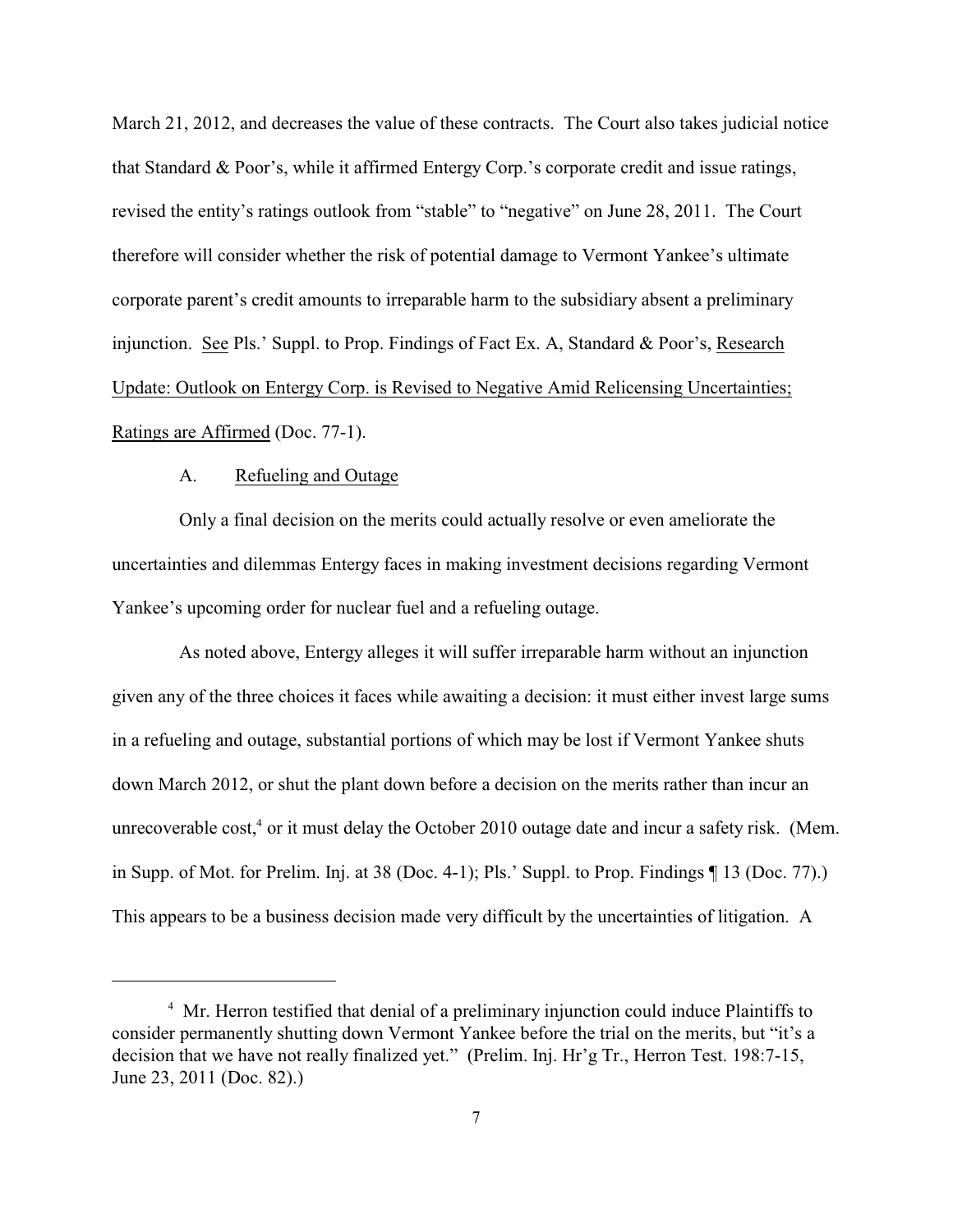portion of the investment in refueling may be lost if Entergy is ultimately unsuccessful in its suit and Vermont's statutes are validated, but in that situation, the loss is not a cognizable injury. Refueling, however, is not a harm if Entergy prevails on its claims and is able to operate for the useful life of the fuel. Entergy's choice not to refuel and shut down before a decision on the merits would be irreparable harm if Entergy is ultimately successful in its litigation, but Entergy, while it has raised the possibility, has not persuaded the Court that a decision to shut down is likely and imminent. Finally, any risk in significantly delaying the October outage is a preventable harm within Plaintiffs' control, and it is not clear that such generalized harm is either likely or imminent.

Vermont Yankee has a mandatory refueling outage scheduled approximately every eighteen months, according to Mr. John T. Herron's declarations and preliminary injunction hearing testimony. (Herron Decl. ¶ 29 (Doc. 4-2); Prelim. Inj. Hr'g Tr., Herron Test. 132:24- 133:1, June 23, 2011 (Doc. 82).) Mr. Herron<sup>5</sup> is president and chief executive officer of nuclear operations and chief nuclear officer of Entergy Corporation. The next outage is scheduled for October 8, 2011. (Herron Decl. ¶ 34; Herron Test. 140:10-11.) Herron suggested the outage could be delayed for up to thirty days. (Herron Test. 188:11.) If an outage is delayed more than thirty days, Mr. Herron testified the fuel core design must be re-analyzed. (Herron Decl. ¶ 34; Herron Test. 189:15-190:6.) Of the 368 fuel assemblies in the reactor core, one-third of them (between 115-120 assemblies) are replaced during a refueling outage. (Herron Decl. ¶ 29; Herron Test. 135:3-6.) According to Mr. Herron, this third of the reactor core therefore has a

 $<sup>5</sup>$  As CEO of nuclear operations and chief nuclear officer, Mr. Herron is responsible for</sup> ten nuclear electric facilities in seven states, and management services for a facility in Nebraska.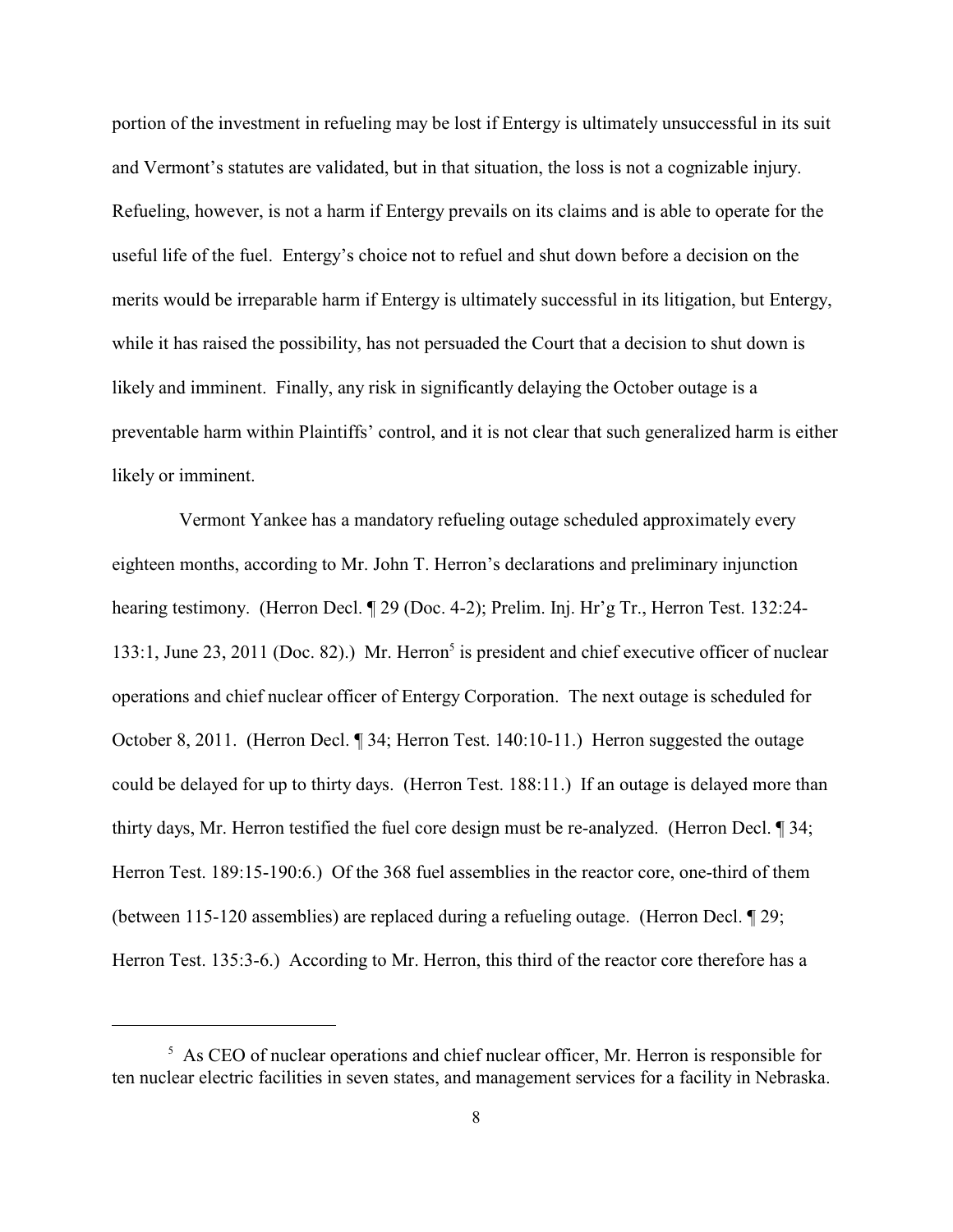useful life of between 54 and 72 months, depending on whether the company chooses to replace it after three or four operating cycles. (Herron Test. 134:16-25.) During the refueling, the plant, which has a Nuclear Regulatory Commission ("NRC") resident inspector and senior resident inspector on site, performs NRC-required inspections, testing, and other work that can only be conducted during an outage. (Herron Decl. ¶¶ 30, 37.) Mandatory NRC inspections during the outage cannot, in any case, be delayed beyond mid-February 2012. Id. ¶ 37. Approximately 5,000 tasks take place in a typical 25-day outage. Id. ¶ 31. To complete these tasks, the plant imports approximately 800 to 1,000 supplemental skilled workers from other Entergy nuclear facilities, craft labor unions, and outside contractors. Id. Shifts during the outage go around the clock, seven days a week. Id.

Mr. Herron also declares the outage cannot be postponed beyond October of this year because it must take place before the cold weather and winter's peak electricity demand levels. (Herron Decl. ¶¶ 34, 36.) The antecedent decision to order the fuel has been postponed from July 7th to July 22nd or 23rd, 2011. (Herron Reply Decl. ¶ 26 (Doc. 46-1).) With just the commitment to purchase the fuel, Entergy will incur fabrication charges of five to ten million dollars. (Herron Decl. ¶ 39; Herron Test. 193:20-24.) The total cost of taking apart the reactor and replacing the fuel elements is approximately \$60 to \$65 million. (Herron Test. 136:15-17.) The refueling outage itself will cost an additional \$35 million. Id. at 194:1-3. Re-fabricating the new fuel assemblies for use at another facility would cost tens of millions, according to Herron. **(**Herron Decl. ¶ 39.) Once the fuel is placed in the refueling pool before the outage, re-purposing the fuel becomes more costly, and once any fuel is placed in the reactor core, it cannot be repurposed. Id. ¶¶ 41-42. If the plant refuels and runs at full capacity until mid-March, 2012, it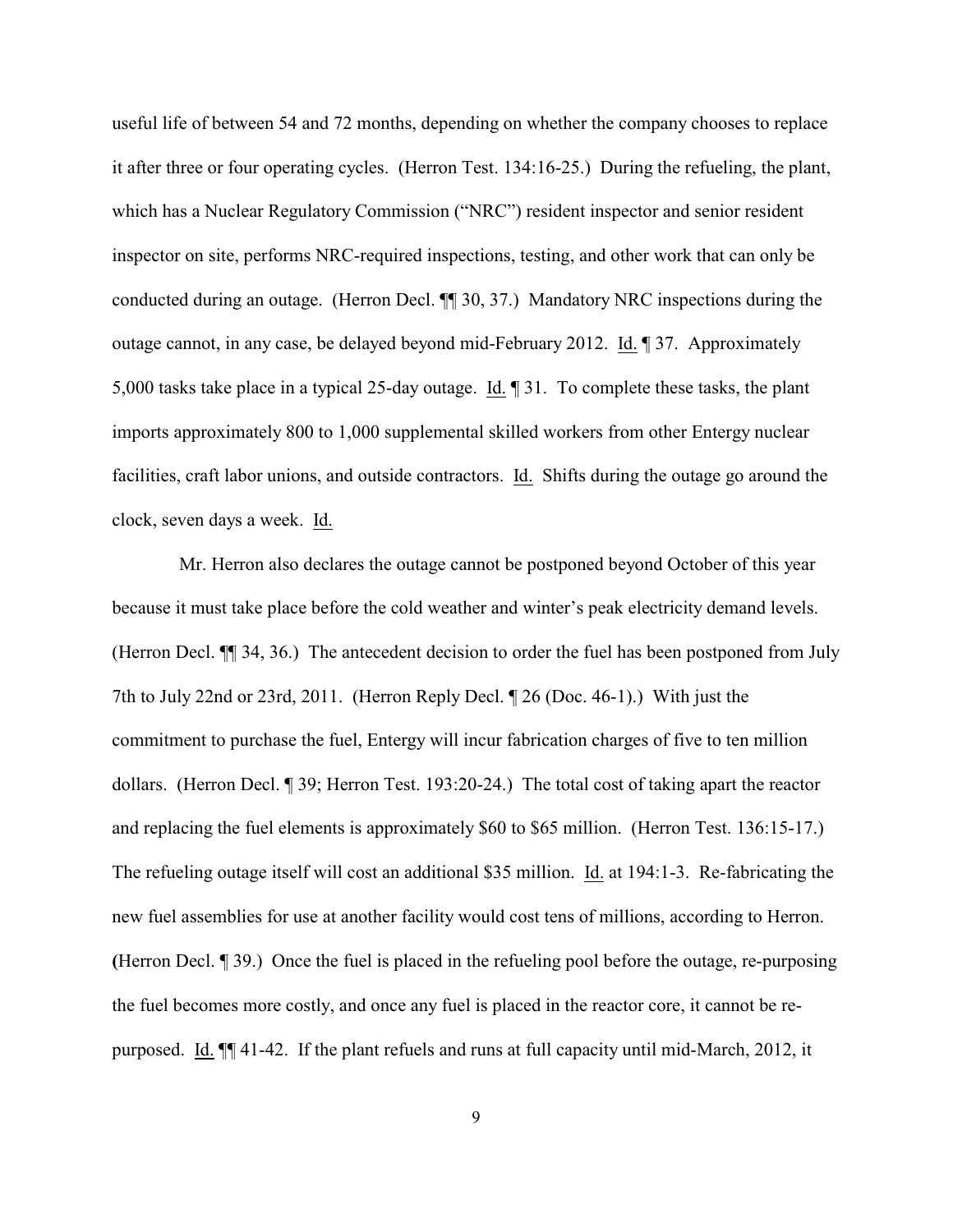will earn approximately \$90 million in revenue. (Herron Test. 142:24-143:2.) Herron made clear that profit figures for the same time period are "not even close" to the \$90 million revenue figure. Id. at 184:1-10.

Herron, both in his declarations and testimony, stated that any decision by Vermont Yankee not to refuel could lead to a decision to permanently shut down, because depletion of the fuel core would decrease output, while operating costs remained largely constant, making continued operation at less-than-full capacity uneconomical. (Herron Decl. ¶¶ 44-46; Herron Test. 143:12-16; 198:7-12.) He also testified that an alternative decision to delay the refueling order and the outage, "if not done correctly," puts "a safety risk at play" because safety in the nuclear industry relies on "consistency and structure." (Herron Test. 187:14-25; 187:13.)

However, Herron also acknowledged Entergy has not represented to the Court that Vermont Yankee will not refuel if a preliminary injunction does not issue. Id. at 141:1-6. A preview of the Court's views would not, as Mr. Herron declared, "remove all uncertainty" and serves chiefly to provide Plaintiffs with "confidence in the plant's future," (Herron Reply Decl. ¶ 21), or give Entergy "some comfort that . . . [Entergy] can at least go and make this investment and keep this plant operating until . . . the final . . . decision." (Herron Test. 199:9-13.) While a preliminary injunction would give Plaintiffs "some thought that [the case] . . . may have merit," and this would make it "easier" to "make a decision to go ahead and invest" in the refueling and October outage, Herron did not "think it takes care of all the anxiety because we still have this thing open as far as whether we will ultimately prevail." Id. at 196:22-197:9.

In the unique circumstances presented here, the decision to refuel is either not harmful if Entergy prevails on the merits, or it is not a cognizable injury if Vermont's statutes are upheld.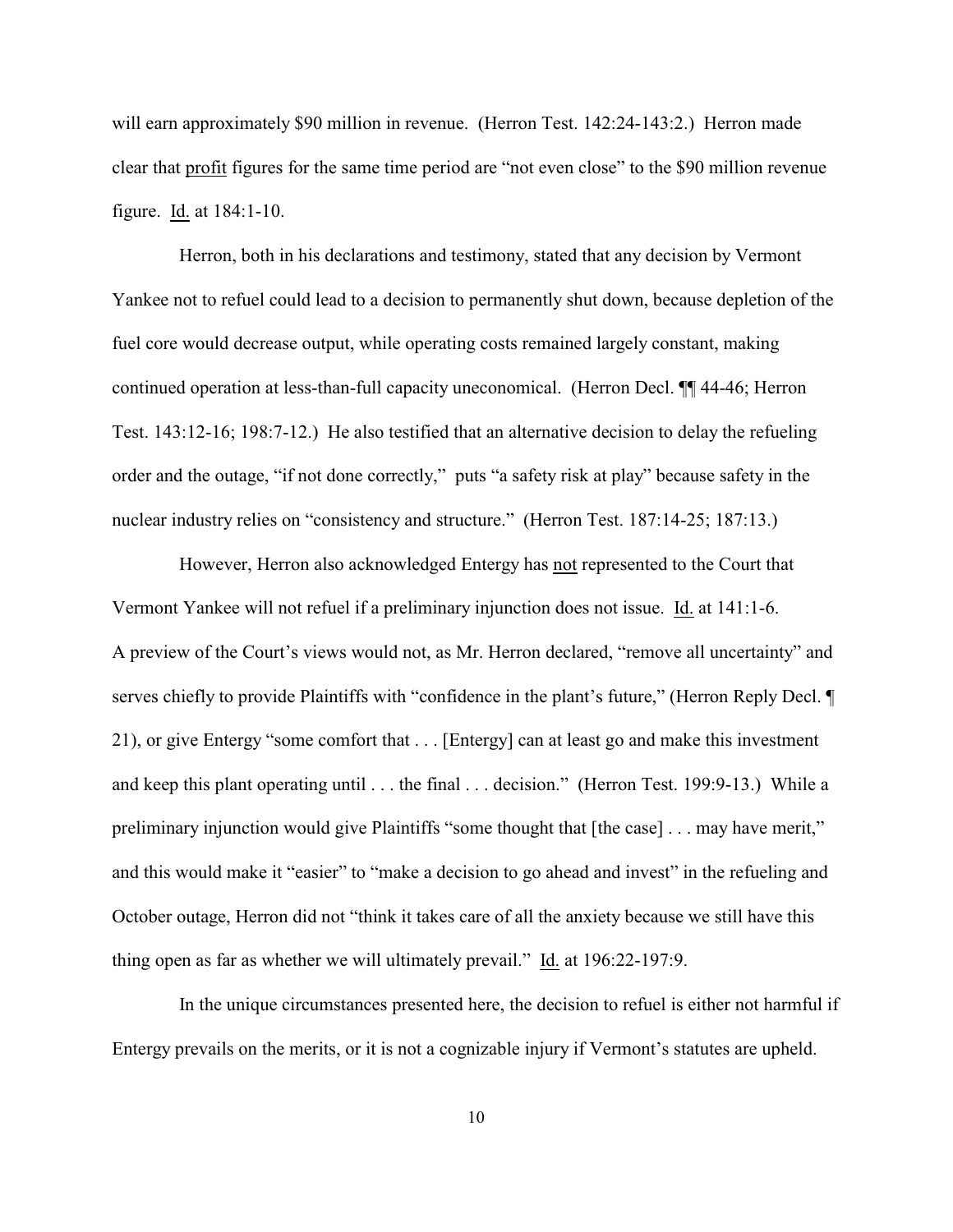This may present a dilemma, but it does not constitute irreparable harm that can be resolved by a preliminary injunction. While the Court's views would give Entergy a slightly better ability to assess the risks and rewards of refueling given the uncertainties of trial and appellate litigation, this is not an appropriate reason to order the extraordinary remedy of a preliminary injunction**.**  The Court is not persuaded any decision to shut down Vermont Yankee early is imminent. The risks associated with a decision to delay the outage are within Entergy's control. In the situation presented here, where the uncertainty Entergy faces can only be resolved or ameliorated by a decision on the merits, the appropriate course is to accelerate the trial date and issue a timely final decision.

## B. Attrition

It is not clear that the rise in attrition at Vermont Yankee in 2010 constitutes irreparable harm, or that attrition between now and a decision on the merits will be so significant that a preliminary injunction is warranted. Even if Entergy has carried its burden of showing that a portion of the recent increase in attrition is caused by the impending shutdown, and is enough to constitute irreparable harm, and even accepting that some attrition may occur between now and a decision on the merits because employees' futures are uncertain, there is no evidence a preliminary injunction of limited duration is likely to curtail attrition between now and that decision.See Ass'n of Flight Attendants-CWA, AFL-CIO v. Pension Benefit Guar. Corp. 372 F. Supp. 2d 91, 101 (D.D.C. 2005) (finding threatened attrition of attendants was not irreparable harm where uncertainties of litigation and termination of pension plan would not have been eliminated by an injunction, reasoning that "it is far from clear whether an injunction would have any effect on union members' decisions whether to quit their jobs . . . the uncertainty regarding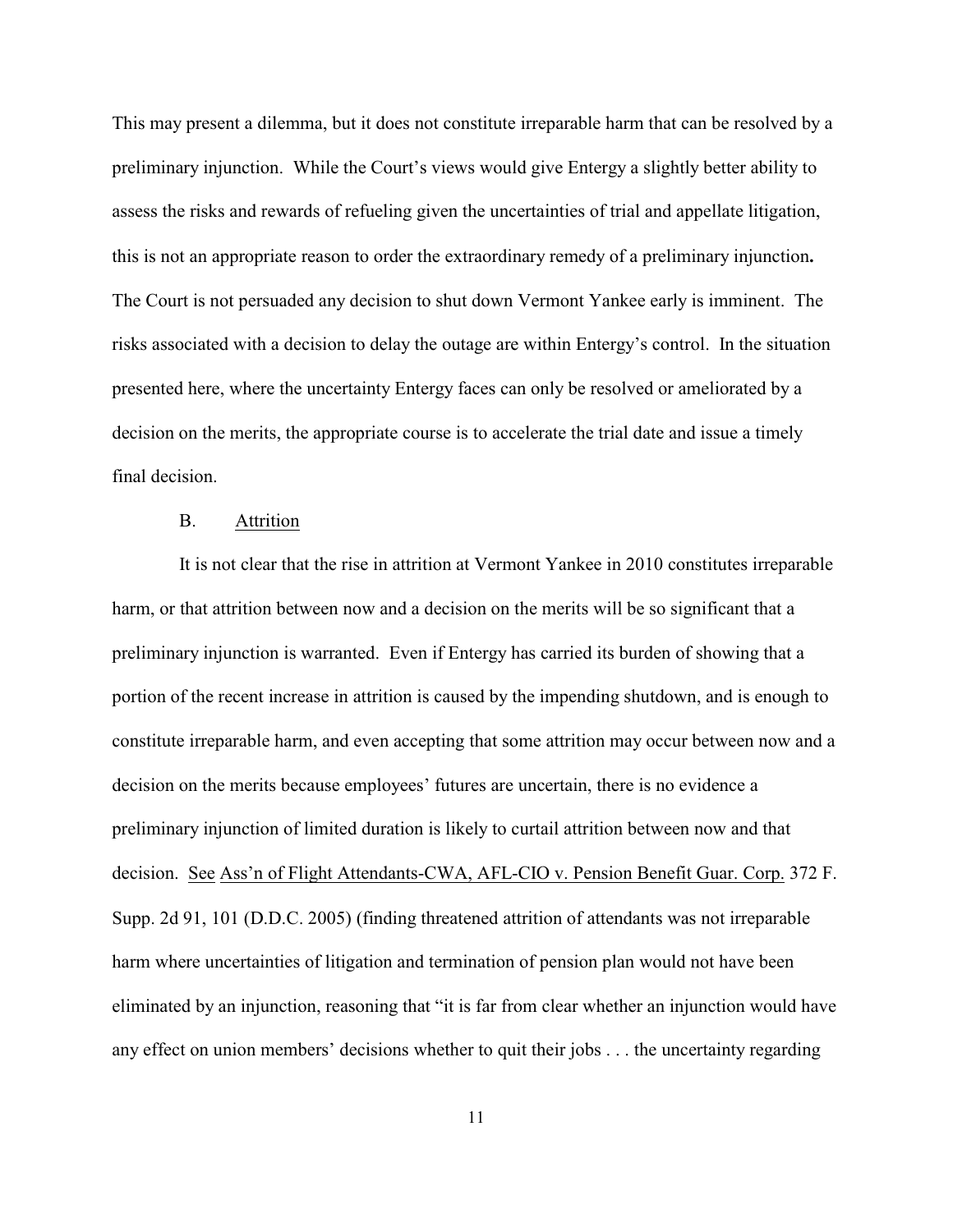the [pension] Plan will continue as long as the bankruptcy is ongoing . . . it would be unduly speculative to conclude that an injunction would curtail this attrition.")**.**

Plaintiffs argue the uncertainty surrounding Vermont Yankee's ability to operate past March 21, 2012 is "creating increasingly serious challenges for retaining the highly specialized and skilled personnel needed to operate the plant." (Herron Decl. ¶ 21.)

Plaintiffs argue more employees are likely to leave as the March 2012 date approaches, threatening the plant's operation. (Pls.' Mem. in Supp. of Mot. for Prelim. Inj. at 35 (Doc. 4-1 at 42).) Mr. Herron declared that between October 2010 and April 2011, seven Operations employees and two Operations Instructors in Training resigned. (Herron Reply Decl. ¶ 7.) Of the nine, six identified relicensing uncertainty on exit interview forms as either the primary or secondary reason for leaving. Id.  $\P$  9; Herron Decl. Exs. 3, 5, 7, 8, 9, 10. Additional non-Operations employees departing in 2011 also cited relicensing uncertainty as a primary or secondary reason on their forms. (Herron Decl. Exs. 1, 2, 4, 6.)

Operations employees hired as replacements must have a license issued by the NRC that is specific to Vermont Yankee. (Herron Decl. ¶ 19.) An operations license applicant generally must have at least one year of plant experience and have successfully completed a two-year training program. Id. ¶ 20. Herron claims the relicensing uncertainty makes attracting seasoned nuclear employees increasingly difficult. Id. ¶ 22. According to Herron, despite eleven new hires and internal promotions, the Operations and Operations Training areas are still understaffed, and there are five currently unfilled positions in Operations Training. (Herron Reply Decl. ¶¶ 7-8.)

 $<sup>6</sup>$  The exit interview for one of these Operations employees, however, indicates the</sup> employee was told he or she had to find another position within the company or would be let go. (Herron Reply Decl. Ex. 9 ¶ 9.)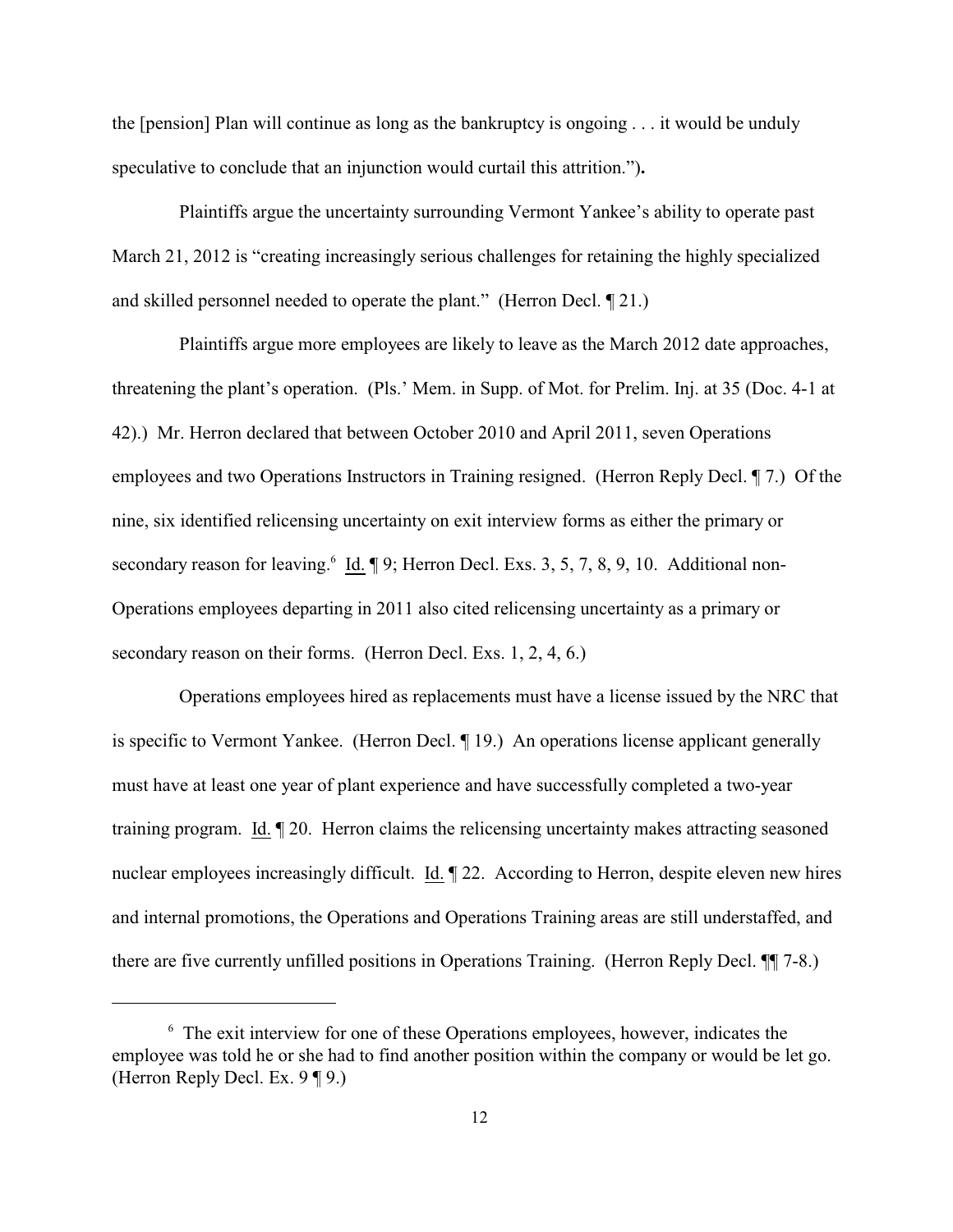Regarding the overall attrition rate at Vermont Yankee, Herron notes that it has gone up as March 2012 approaches. The average attrition rate for employees who left to go work elsewhere from 2008 through 2009 was 6.1 percent. (Herron Decl. ¶ 24.) Following the Senate's February 2010 vote, the attrition rate grew, and for 2010, it was 8.4 percent, approximately a 37 percent increase over the year prior. Id. ¶ 25. The attrition rate for 2011 is on track to exceed that rate. Id.

Defendants have calculated, according to figures cited in a survey published by the Nuclear Energy Institute, that the industry average for non-retirement attrition is two percent per year. (Hinkley Decl. ¶ 14.) The Vermont Yankee non-retirement attrition rate for 2010 that can be compared with that figure is seven percent. (Herron Reply Decl. ¶ 10.)

Defendants do not dispute attrition has risen approximately  $37\%$  from 2009 to  $2010<sup>7</sup>$  and may be similar in 2011. Nor do they dispute Herron's declaration that non-retirement attrition in 2010 was more than three times the industry average. Defendants do dispute the significance and characterization of those statistics, however. Defendants' declarant Bruce E. Hinkley, a nuclear industry consultant, was retained by the state of Vermont to assist in the Act 189 reliability assessment and its continuing oversight over Vermont Yankee. (Hinkley Decl. ¶¶ 1-6 (Doc. 39- 30).) Hinkley attended a Management Review Meeting on March 2, 2011, where Michael Romeo, director of Nuclear Safety for Entergy, assured participants that Vermont Yankee "was managing attrition and that the plant was not experiencing unusual attrition," and stated attrition was "not affecting the reliability" of the plant. (Hinkley Suppl. Decl. ¶ 2 (Doc. 68-8).) Hinkley

Plaintiffs' Complaint indicates Vermont Yankee employs approximately 650 people. <sup>7</sup> (Doc. 1 ¶ 1), and their Motion for Preliminary Injunction states the station "currently employs over 600 people." (Pls'. Mem. in Supp. of Mot. for Prelim. Inj., at 47 (Doc. 4-1).)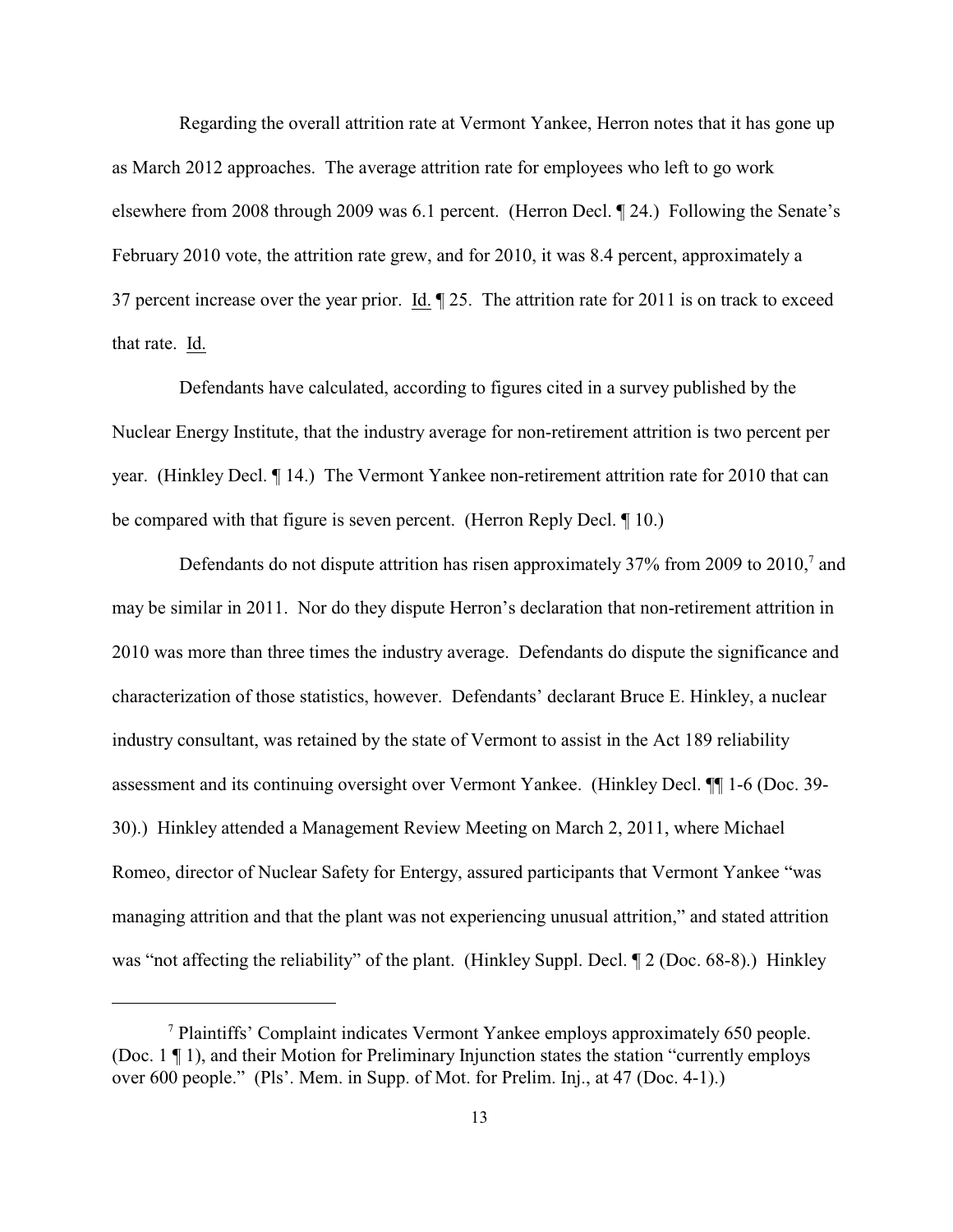notes, however, that "management talked about the possibility of increased attrition because of the issue of the relicensing." Id.

Defendants point out, and Herron concedes, that Vermont Yankee Station's Operations staffing currently satisfies NRC requirements. (Hinkley Decl. ¶ 13; Herron Reply Decl. ¶ 9.) Hinkley also points out that between February 2011 and April 2011, three employees resigned from Operations and Operations Training areas, and of those, only one mentioned relicensing, listing it as a secondary reason for leaving. (Hinkley Suppl. Decl. ¶ 3; Herron Reply Decl. Ex. 9 (Doc. 46-2); Hinkley Suppl. Decl. Exs. G, H.) For that one employee, the primary reason the employee departed was because he (or she) was told he needed to find another job outside operations within the company or be let go. (Herron Reply Decl. Ex. 9 ¶ 9.)

So, while statistics and exit interviews may show attrition did increase in 2010, it is not clear whether the increase is so great, material, or unusual, as to constitute irreparable harm. It is not clear attrition will be above average, and so dire in the next few weeks, that it would constitute irreparable harm warranting an injunction.

Furthermore, Plaintiffs have presented no evidence, other than conclusory assertions, that persuades the Court a preliminary injunction is likely to stem or curtail attrition in the period before the Court issues a final decision on the merits.

Mr. Herron declared that a preliminary injunction "would provide substantial help in allaying these worker concerns," and "would blunt some of the immediacy of the looming March 21, 2012 deadline and help to tip the balance for those workers who are now torn between staying or leaving." (Herron Decl. ¶ 28.) He also testified, "I think [a preliminary injunction] also would help me with my employees. I don't think it takes care of all the anxiety because we still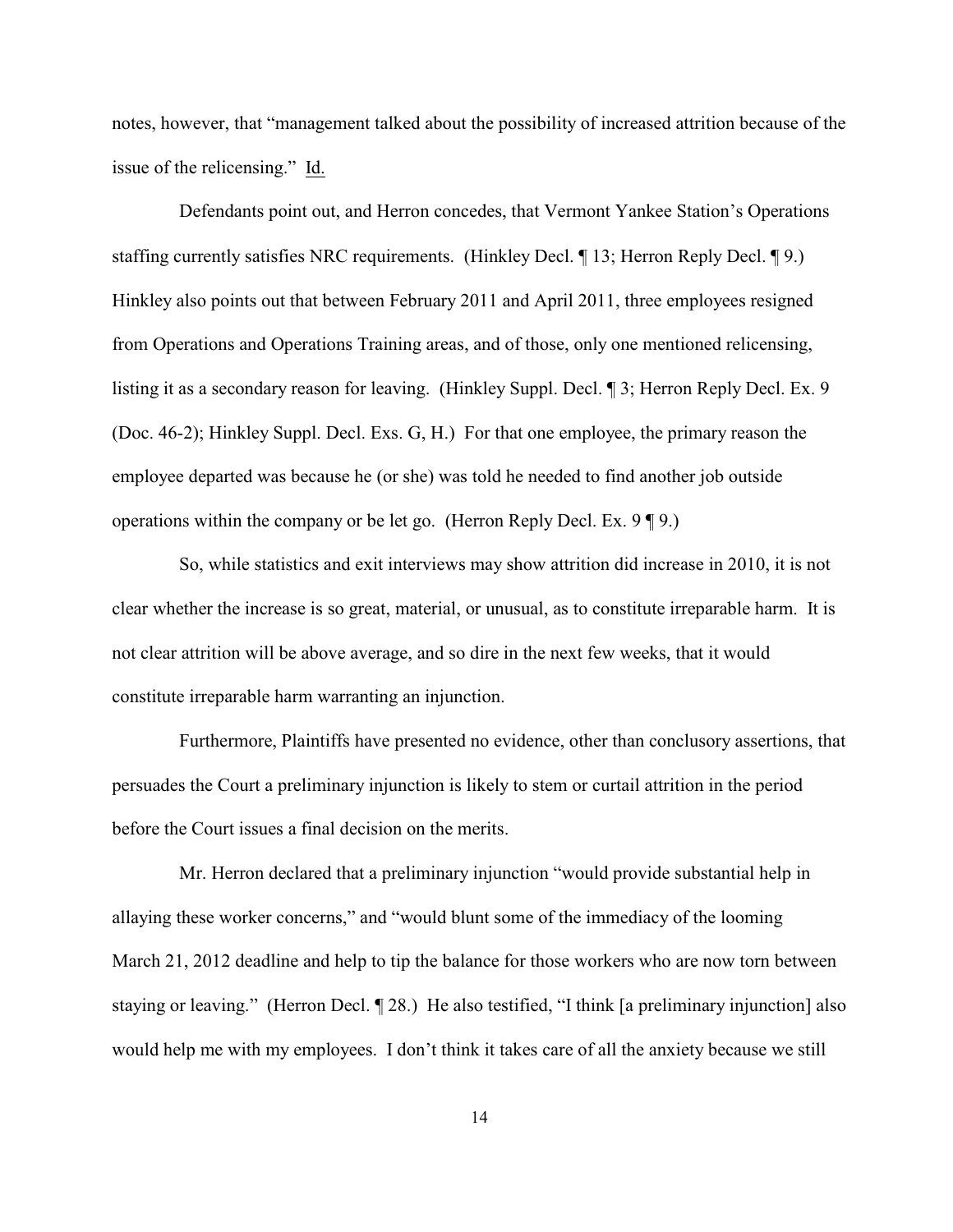have this thing open as far as whether we will ultimately prevail in the final case here." (Herron Test. 197:7-10.) Uncertainty regarding whether the plant will continue beyond March 2012 may be driving potential attrition, but other than conclusory statements that an injunction would instill employees with "confidence in the future" (Herron Reply Decl. ¶ 21), there was no evidence presented at the hearing that a preliminary injunction would relieve or lessen attrition over the next few weeks. Mr. Herron's conclusory statements, speculation, and arguments are not sufficient. See Datapak Assocs., Inc. v. Hoynash, No. 04 Civ. 5731, 2004 WL 2290507, at \*2 (S.D.N.Y. Oct. 8, 2004) (noting "[c]onclusory statements are an insufficient foundation on which to find irreparable harm" (citing Baker's Aid v. Hussmann Foodserv. Co., 830 F.2d 13, 16 (2d Cir. 1987))).

Because the Court expects to resolve the request for a permanent injunction expeditiously, and a final decision is more likely to relieve the uncertainty causing alleged employee attrition than preliminary relief, it is more appropriate to proceed to trial. The Court declines to grant the extraordinary relief of a preliminary injunction on this ground.

## C. Impairment of Long-Term Power Contracts

The Court is not persuaded that a temporary preliminary injunction would ameliorate any harm caused by impairment of Entergy's ability to enter post-March 21, 2012 long-term power contracts, or the inability to enter them without a contingency provision excusing Entergy from performance in the event Vermont Yankee cannot produce power past March 2012.

Mr. Edward D. Kee, a vice president at NERA Economic Consulting who specializes in the economics of the electricity industry, declared on behalf of Plaintiffs that "[n]ear-term harm is caused by current uncertainty about whether the Vermont Yankee Station will be able to operate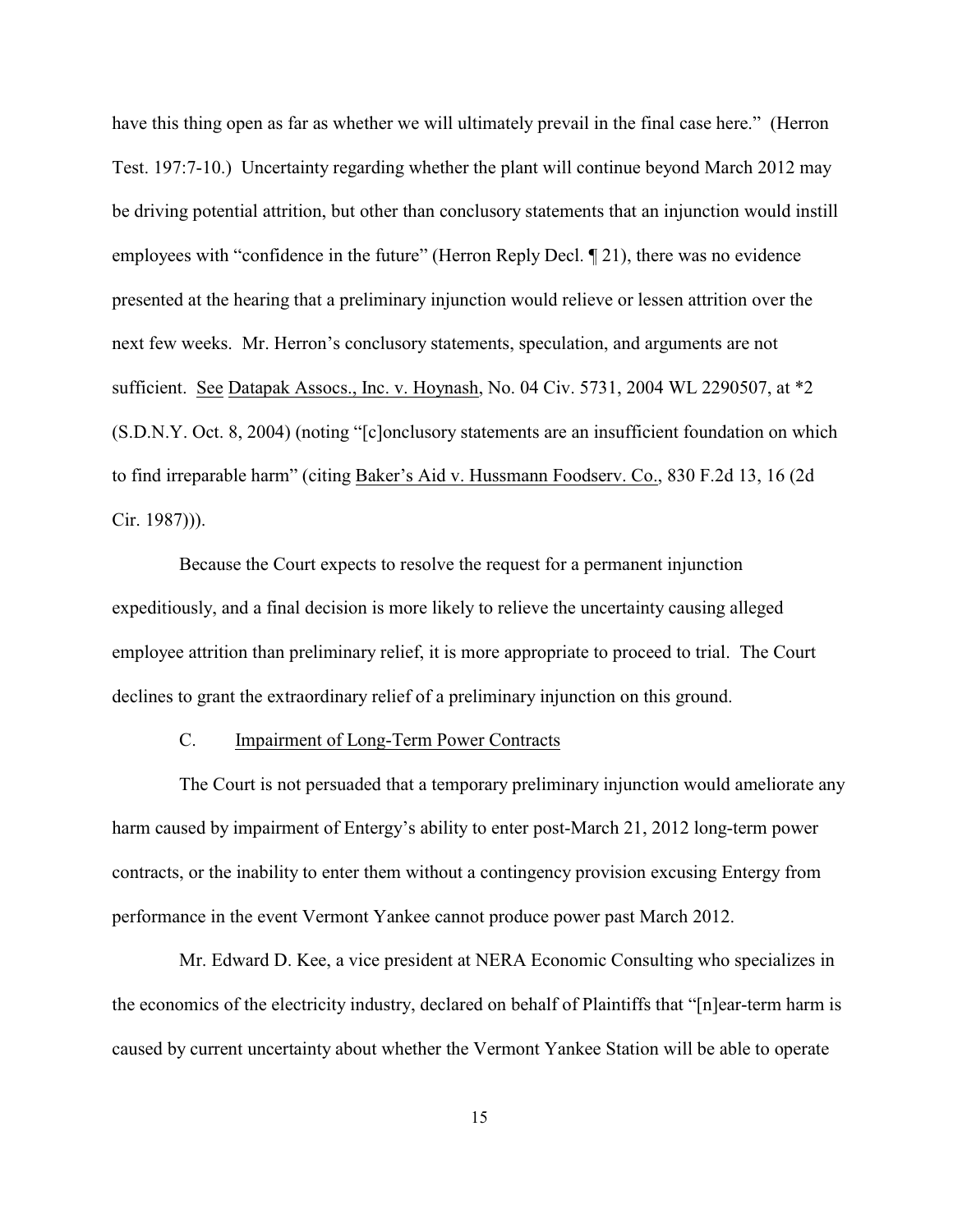after 21 Mar 2012." (Kee Decl. ¶ 11 (Doc. 4-11).) Entergy concedes this uncertainty "will continue to exist long after trial until all appeals are concluded" but argues this "favors the grant of a preliminary injunction." (Pls.' Reply Mem. at 16 (Doc. 46 at 21).)

Entergy already has in place long-term electricity purchase agreements that are due to expire on March 21, 2012, and it does not argue existing contracts will be jeopardized absent the issuance of a preliminary injunction. (Kee Decl. ¶ 15.) Wholesale electricity generators like Vermont Yankee sell electricity into the short-term ISO New England wholesale market, and they enter long-term electricity sale agreements for some portion of their total output in order to manage or hedge electricity market price risk and to ensure predictable revenue levels. Id. 18. Electric utility purchasers also enter long-term contracts to hedge or control price risk. Id. ¶ 17. "Entergy Vermont Yankee" can only enter into sale agreements for the post-March 2012 period if those agreements include a contingency that the contracts will only be valid if Vermont Yankee is still operating at that time. Id. ¶ 19. Understandably, contracts with such a major contingency are less valuable than contracts without one. Id. ¶ 20; see also Kee Reply Decl. ¶ 14 (Doc. 46-6) (distinguishing "unit contingencies" for operating plants). Furthermore, buyers are less likely to contract with Vermont Yankee for the period following March 21, 2012, than they are with other suppliers. (Kee Decl. ¶ 21; Kee Reply Decl. ¶ 16.)

Even with a favorable final decision on the merits at the district court level, however, contracts entered into by Plaintiffs may still require a contingency provision for power supplied after March 21, 2012, given the uncertainties of appellate litigation. And the Court has not seen any evidence, and is therefore not persuaded, that issuing a temporary preliminary injunction would facilitate Plaintiffs' ability to enter into fixed-term long-term contracts for power supplied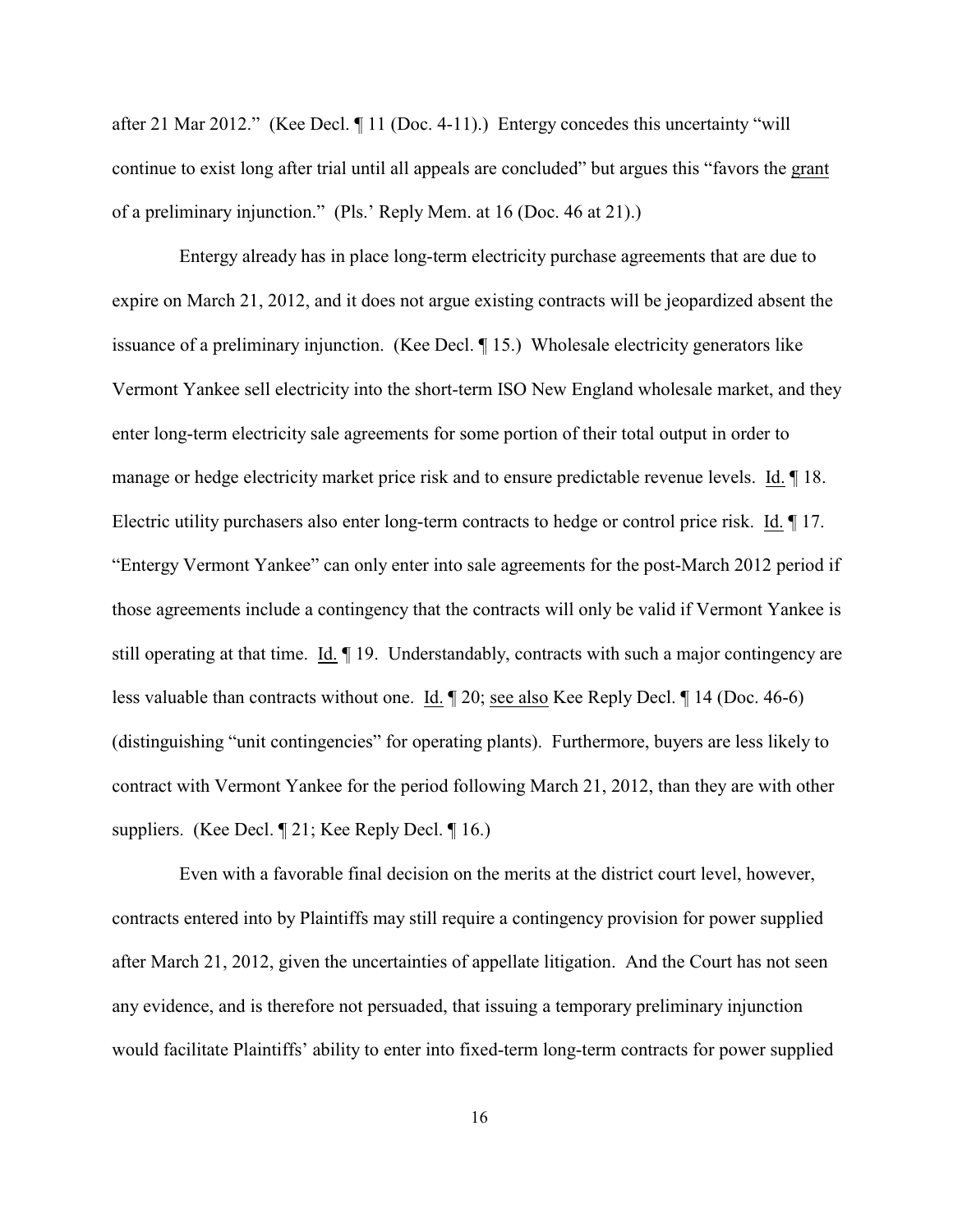after March 21, 2012. This Court declines to order such extraordinary relief before full consideration of the merits, where it appears a temporary injunction will not alleviate or ameliorate any such harm. Again, the best course is to accelerate the trial on the merits.

### D. Credit Rating Outlook

This Court takes judicial notice that on June 28, 2011, Standard & Poor's affirmed Entergy Corp.'s corporate credit and issue ratings but revised Entergy Corp.'s credit outlook from "stable" to "negative." (Pls.' Suppl. to Prop. Findings of Fact Ex. A, Standard & Poor's, Research Update: Outlook on Entergy Corp. Is Revised To Negative Amid Relicensing Uncertainties; Ratings Are Affirmed (Doc. 77-1).) The Standard & Poor's report cited, among other things, the current uncertainty over Vermont Yankee Station's future, as well as uncertainty for license extensions at other plants, Indian Point Units 2 and 3 in New York, even though New York does not have formal authority over license extensions for the Indian Point plants. Id. at 2-3. A rating outlook assesses the potential direction of an issuer's long-term debt rating over the next two years, and it considers possible changes in economic or business conditions. [See](http://www2.standardandpoors.com/aboutcreditratings/) [http://www2.standardandpoors.com/aboutcreditratings](http://www2.standardandpoors.com/aboutcreditratings/) (defining long-term credit ratings and outlooks). It is not necessarily a precursor of a rating change, although a negative outlook indicates the rating may be lowered. Id. When an event or unexpected change is likely to cause a ratings change in the near term, Standard & Poor's places the rating on CreditWatch, replacing the outlook on that rating. Id.

While Entergy Corp.'s revised outlook in this case cites, among other things, uncertainty surrounding three Entergy plants, not just Vermont Yankee, the prospects of the New York plants is said to hinge in part on Vermont Yankee's success or lack of success in state relicensing.